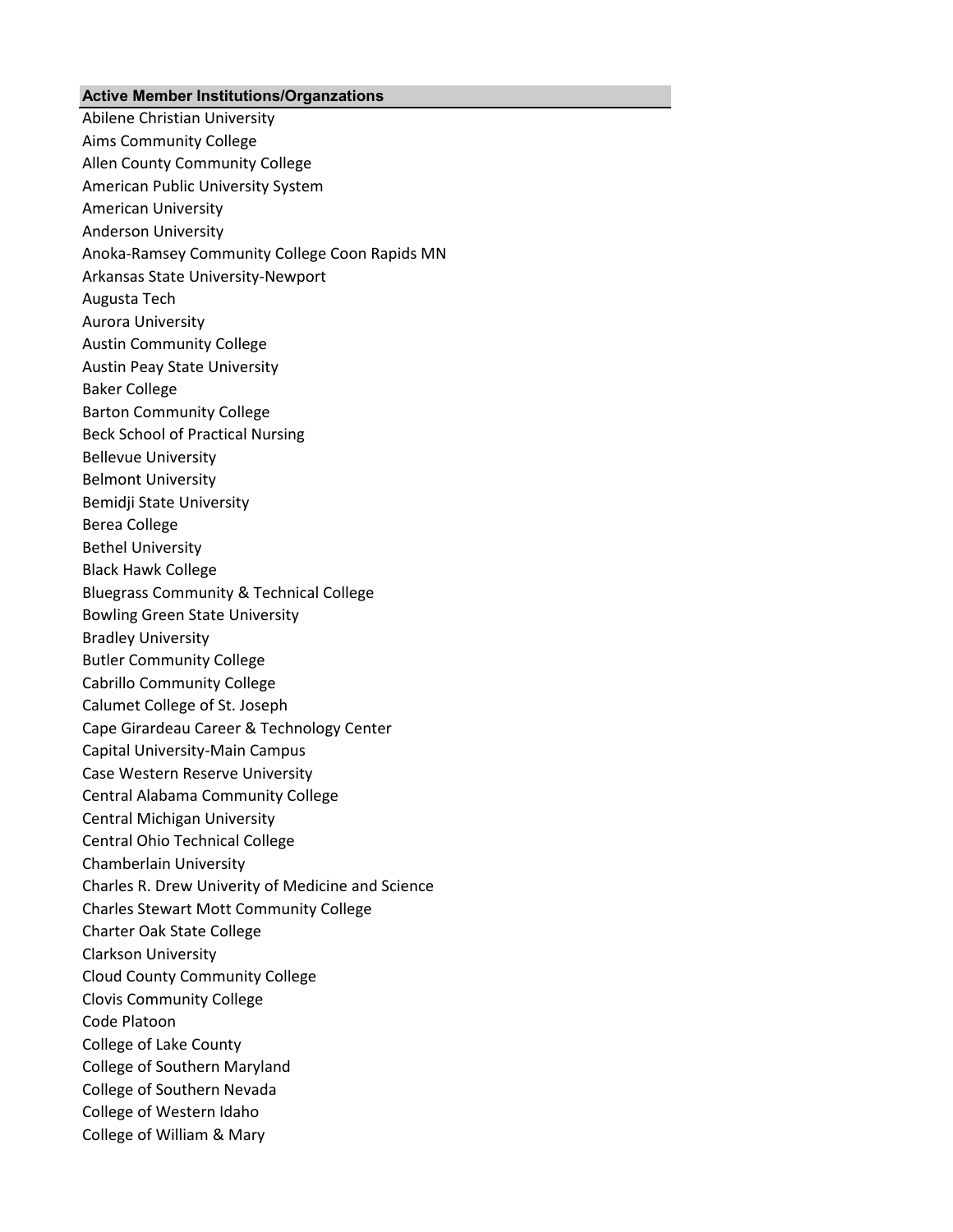Columbia College Columbia Southern University Concord University Concordia Seminary Cornell University Covenant Theological Seminary Crowder College Cuyahoga Valley Career Center Dakota College at Bottineau Dakota County Technical College - Rosemount Dallas College Davenport University Delta College DeSales University DeVry University Dickinson State University Doane University Dominican University Drake State Community and Technical College Eastern Arizona College Eastern Illinois University Elizabethtown Community & Technical College Elmhurst University Emmaus Bible College Fortis College-Richmond Fox Valley Technical College Francis Marion University Franklin University George Washington University Georgetown University Global Information Technology Goddard College Goldfarb School of Nursing at Barnes-Jewish College Governors State University Grace College Grand Island Grand Valley State University Grand View University Grayson College Greenville University Hanover College Harold Washington College Heartland Community College Herzing University Highland Community College Hobart Institute of Welding Technology Hondros College of Nursing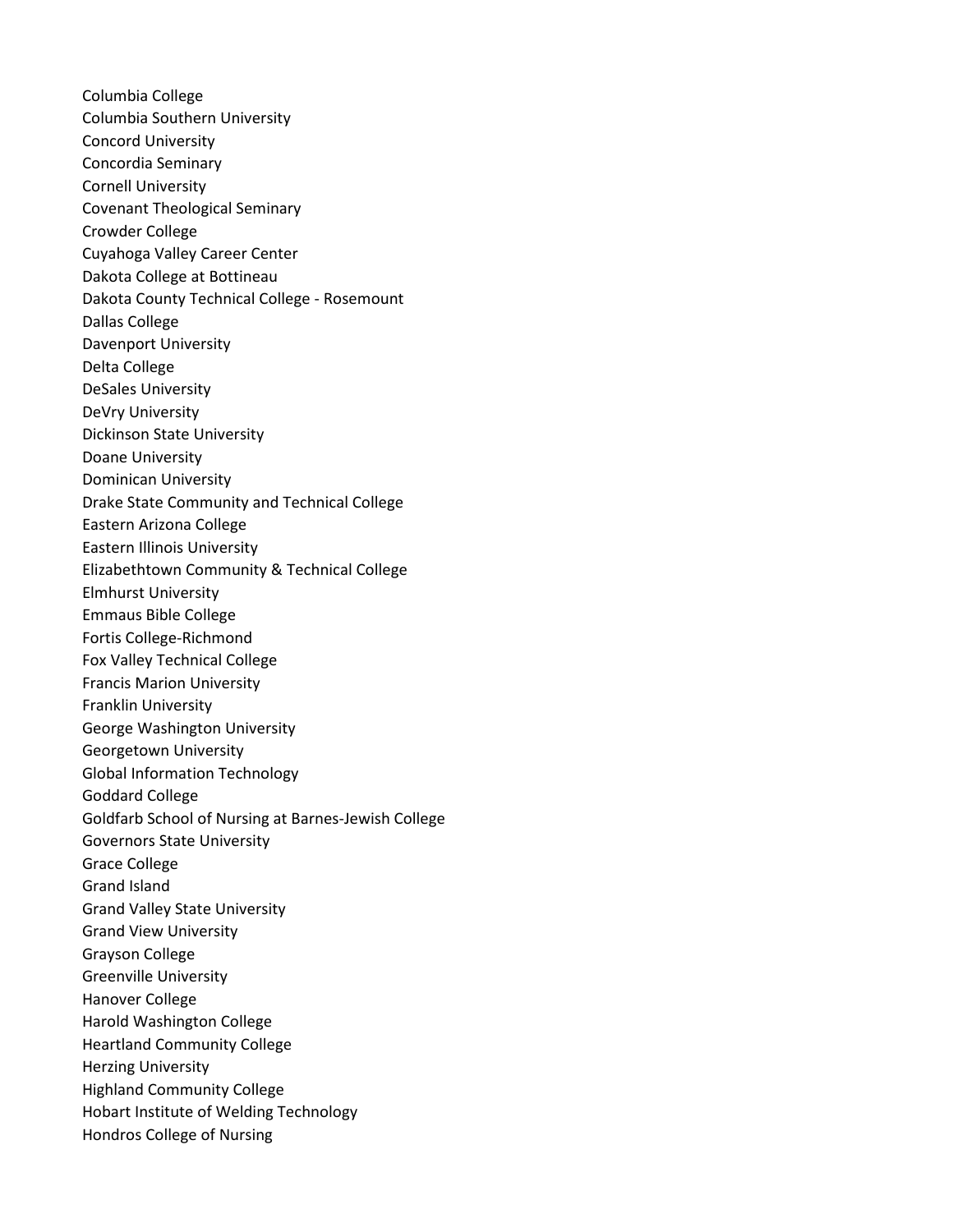Illinois Central College Illinois REALTORS Illinois State University Indiana State University Indiana University - Bloomington Indiana University Purdue University Indianapolis Inver Hills Community College Iowa Central Community College Iowa State University Ivy Tech Community College James A. Rhodes State College John A. Logan College John Jay College CUNY John Wood Community College Johns Hopkins University Johnson County Community College Joliet Junior College Kankakee Community College Kapi'olani Community College Kaskaskia College Kellogg Community College Kent State University Tuscarawas Kirkwood Community College Lake Land College Lehigh Carbon Community College Lincoln Land Community College Lindenwood University Linn-Benton Community College Logan University Loyola University Chicago Lycoming College MassBay Community College McHenry County College McKendree University Mercer University Meridian Community College Metropolitan Community College Omaha, NE Metropolitan State University Michigan State University Mid Michigan College Middlesex College-Edison Campus Midwestern Baptist Theological Seminary Millersville University Misericordia University Missouri Baptist University Missouri S & T Missouri State University - West Plains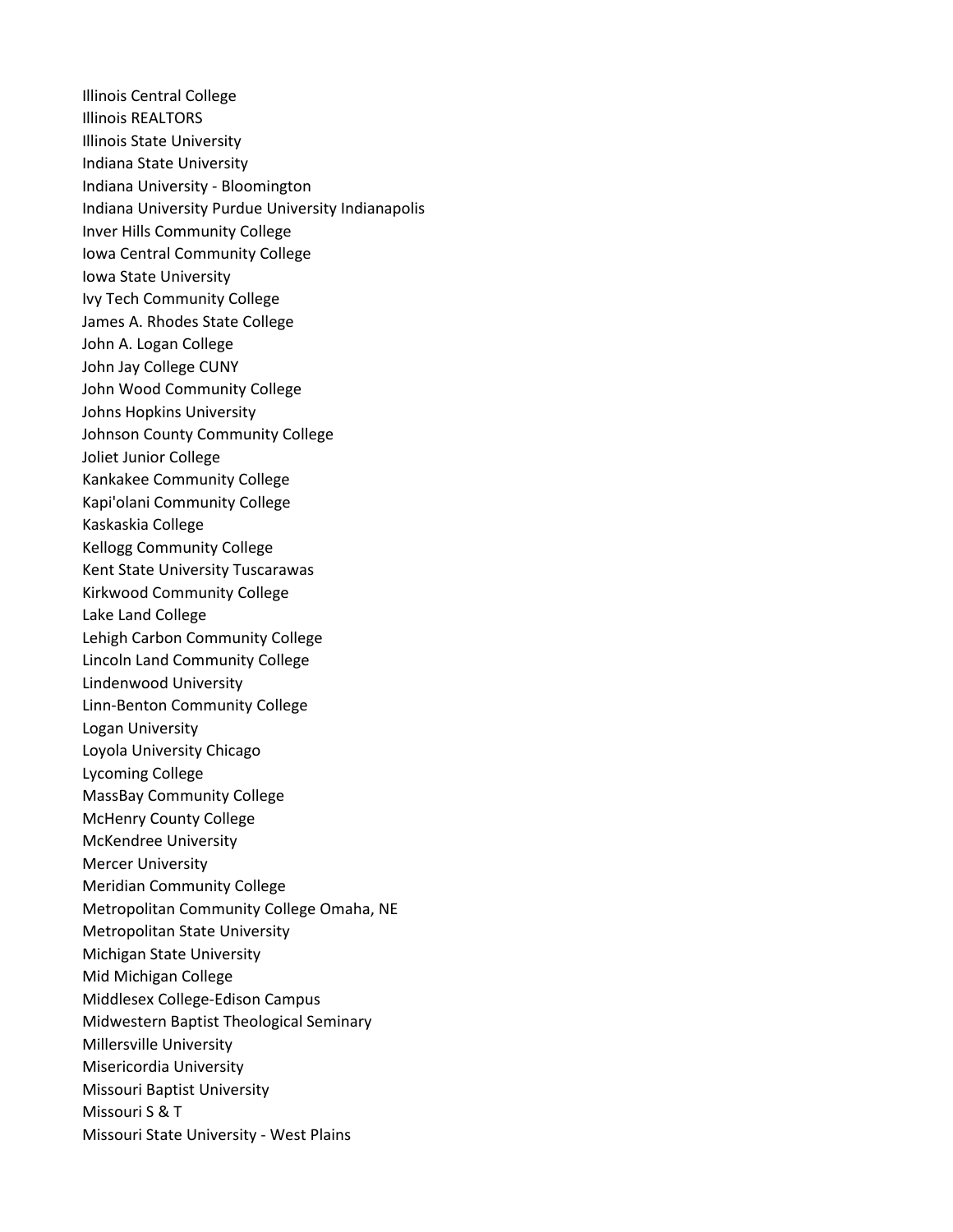Missouri State University-Springfield Missouri Western State University Moberly Area Community College Mohave Community College Montana State University Billings Montcalm Community College Montclair State University Montgomery College Moravian University Morgan State University Mount Mercy University Muskingum University Nassau Community Collge National American University National Louis University National Park College New Jersey City University Normandale Community College North Central College North Central Missouri College North Dakota State University Northeast College of Health Sciences Northeast Community College Northeast Iowa Community College Northern State University Northern Virginia Community College - AN Northwest Missouri State University Northwestern Technological Institute Northwestern Unversity Northwood University Fort Worth TX and Louisville, KY Norwich University Ohio Dominican University Ohio Northern University Ohio University Olivet Nazarene University Orion Technical College (formerly Hamilton Technical College) Ottawa University Owens Community College Ozarks Technical Community College Palmer College of Chiropractic Park University Park University - SAFB Penn State University - World Campus Powers Pyles Sutter & Verville PC Prairie State College Purdue University Fort Wayne Quincy University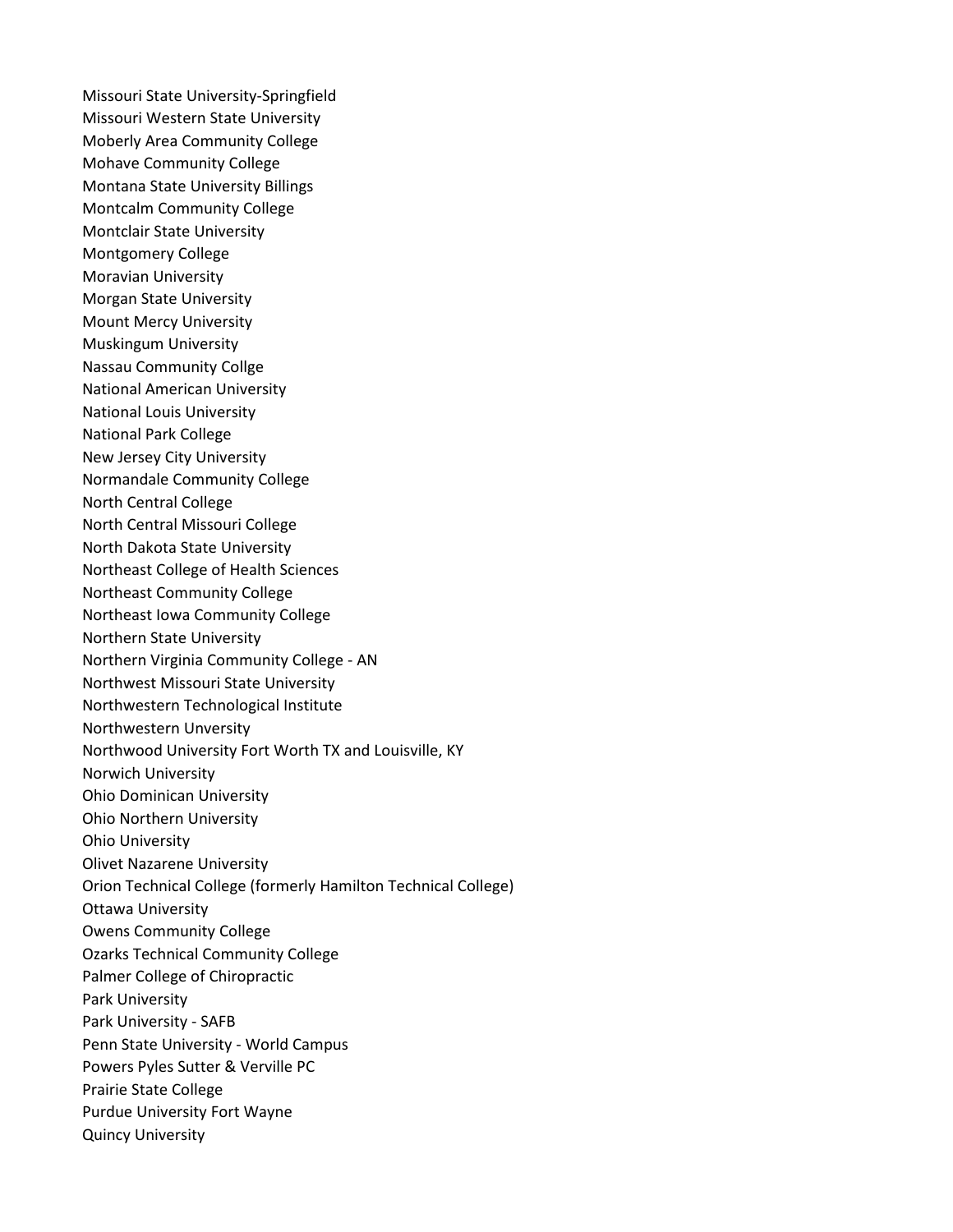Ranken Technical College Rasmussen University Regent University Rend Lake College Rider University Ridgewater College Riverland Community College Robert Morris University Rock Valley College Rockford University Rowan College South Jersey Saginaw Valley State University Saint Cloud State University Saint Leo University Saint Louis Community College Saint Mary-of-the-Woods College Saint Mary's University of Minnesota Saint Michael's College Saint Paul College Saint Xavier University Salina Area Technical College Salisbury University Sam Houston State University San Jacinto College SBU - Bolivar Campus Schiller International University Scott AFB Illinois campus SELCAT-Newnan, GA Shawnee Community College Shepherd University Southern Illinois University Edwardsville South Dakota School of Mines and Technology South Suburban College Southeastern Community College Southern Maine Community College Southern New Hampshire University Southern State Community College Southwest Baptist University Southwest Baptist University - Bolivar Campus Southwestern College of Professional Studies Spoon River College St. Ambrose University St. Charles Community College St. Clair County Community College St. John's University St. John's University - Queens Campus St. Joseph's College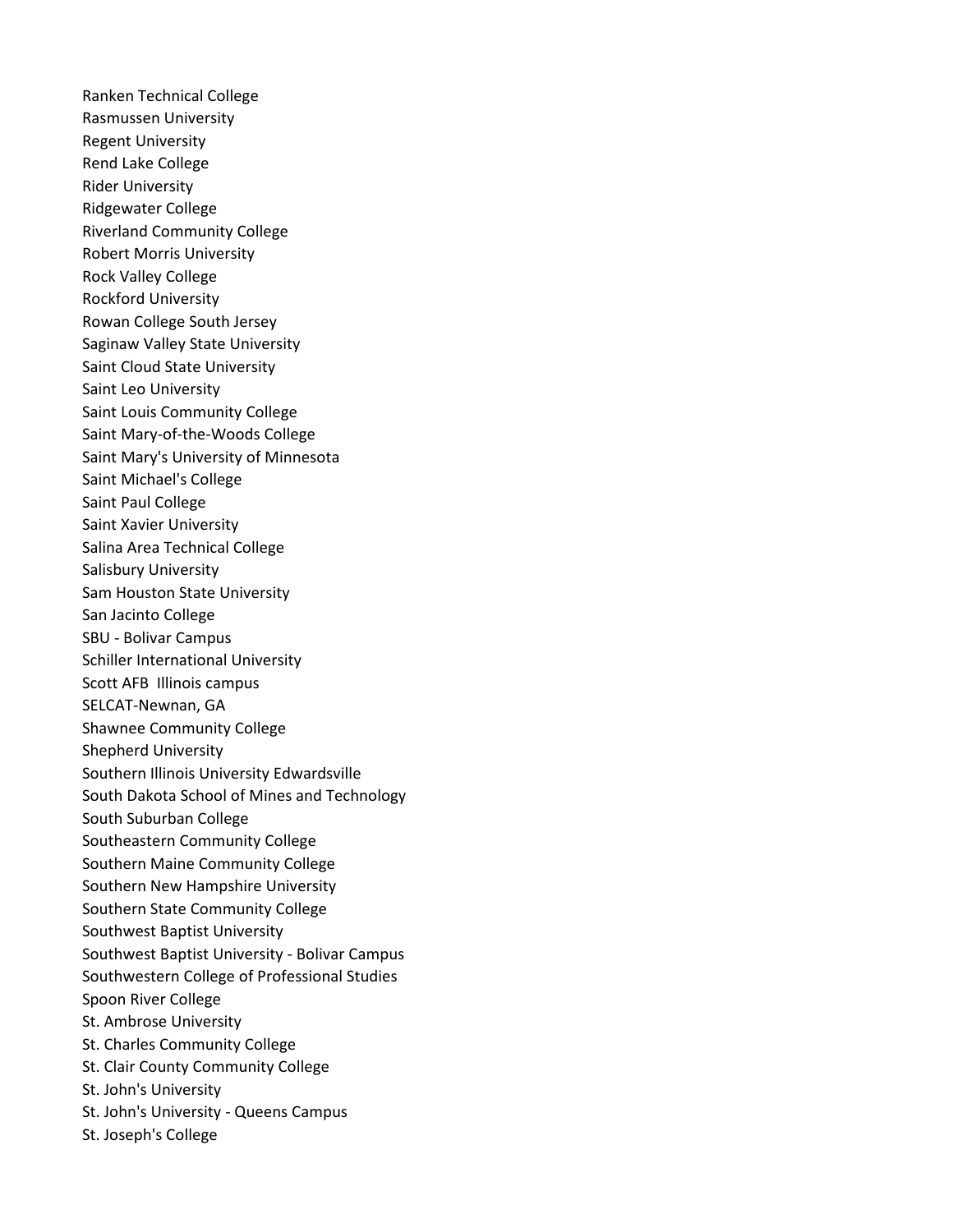Stevens Institute of Technology Stevenson University Stockton University Strayer University Suffolk County Community College Sullivan University SUNY at Buffalo (UB) SUNY Orange Sweet Briar College Syracuse University Tarrant County College Tarrant County College District Temple University Tennessee Tech University Terra State Community College Texas A&M Engineering Extension Service Texas A&M University Texas A&M University - San Antonio Texas A&M University-Central Texas Texas Southmost College Texas State University Texas Wesleyan University The College of St. Scholastica The Ohio State University The University of Bridgeport The University of Scranton The University of South Alabama The University of Texas at Austin The University of Texas at Dallas The University of Toledo Three Rivers College Tiffin University Towson University Trine University Trinity College of Nursing & Health Sciences University of Charleston University of Cincinnati University of Colorado Colorado Springs University of Dayton University of Delaware University of Illinois Springfield University of Iowa University of Kansas Medical Center University of Kentucky University of Louisville University of Mary University of Mary Bismarck